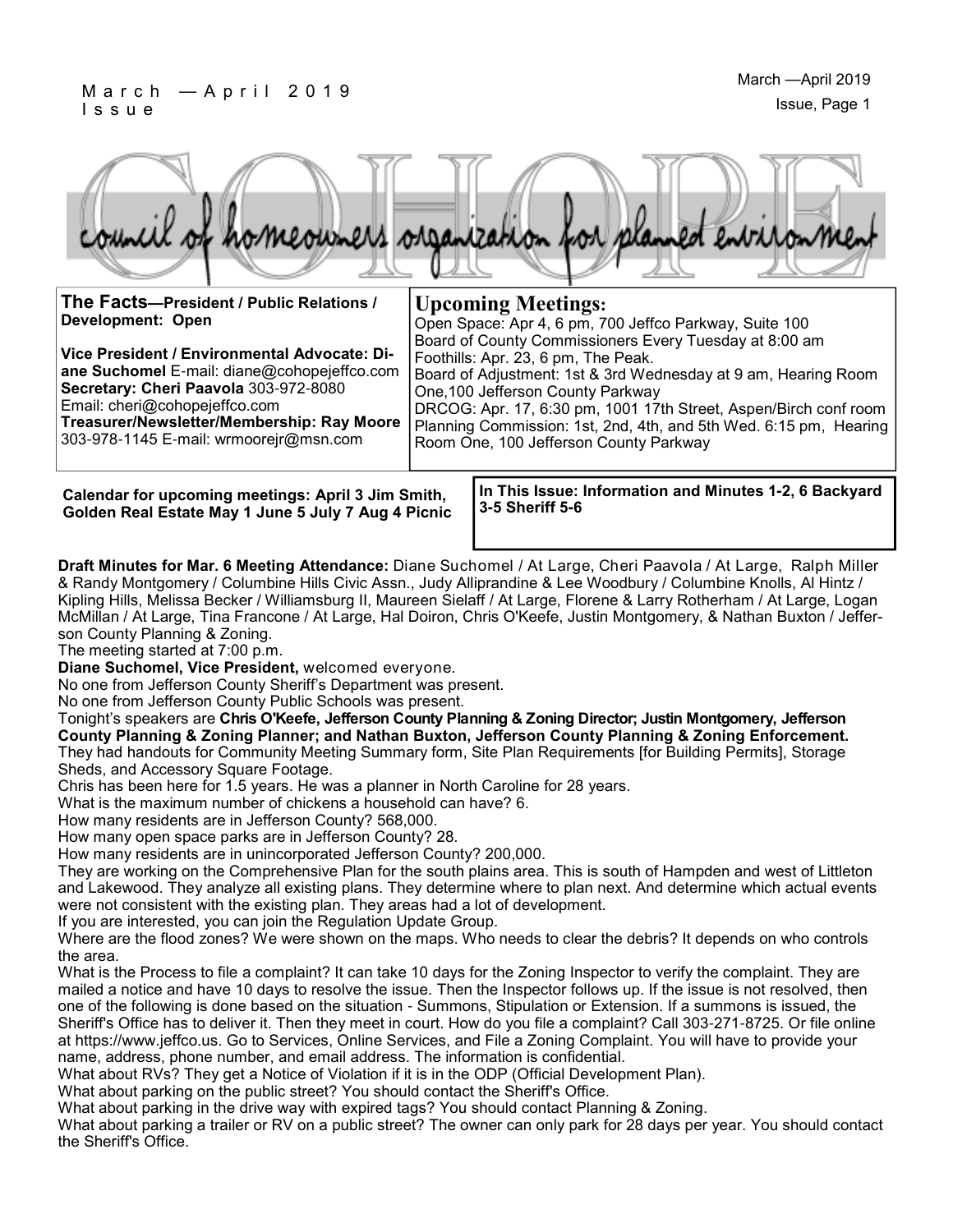March —April 2019

What about parking on or private property such as covered in the back yard? We cannot look. It is the same as being in a garage. What if the complainant provides photos with the complaint? They can look if the owner gives permission. If photos are attached, are they of value? Yes, they can expedite the process.

If there any new information on the Resource Development Plan concerning oil & gas? No.

Why do signs for Zoning changes stay up so long? If the request is continued to a specific date, the signs can stay. If the date is not specified, then a new sign must be posted. Who takes the sign down? The property owner. If a sign is not picked up, you can contact Planning & Zoning.

What if a vehicle is in the back yard and the license can be clearly seen? A Notice of Violation can be sent.

What if a vehicle does not have a front license? A Notice of Violation can be sent.

Under what conditions can a complaint be resolved without being fixed? There is a specific case where they have reached the maximum fines. The next step is a lawsuit. They are waiting for the District Attorney.

What about 5G cell phone towers? They are not allowed on residential property, but can be in the Right of Way or on top of commercial buildings. 5G towers have low emissions and power requirements so they are allowed in the Right of Way. The application will go to Road and Bridges. An Administrator will review the application and contact nearby neighbors. 5G cell phone towers are about 3 cubic feet or smaller. The tower is limited to 35 feet tall. The FCC is limiting local resistance from cancelling or stopping the application. They may need a 5G tower every 50 feet. It varies according to frequency.

When they are moving dirt around at the site at Coal Mine and Kipling, it makes a mess. You can contact Planning & Zoning if it gets bad. It is a area of subsidence which means there is a open area under ground.

The general phone number for Planning & Zoning is 303-271-8700. There email address is pzweb@jeffco.us.

We really need residents to attend Community meetings. It is your time to get a say on a project.

If you want to be sent information on a project, you can select the Notify Me link on the Planning & Zoning website. **Reports from Officers** We do not have a President.

Roll Call was taken. We had 9 members present and had a quorum.

**Ray Moore, Treasurer,** was not present. We have \$1,558.03. The Budget for 2019 was included.

**Cheri Paavola, Secretary,** was present. The Minutes for Jan. were approved.

**Diane Suchomel, Vice President,** was present.

The following are **Community Meetings:** CMT 19-103813 is for 5641 S. Deframe St. It is a rezone for special use. It is now the Cornerstone Church. It will be the Intercessors of Trinity which plans to heal people. This is associated with PA 19-102470 which was a rezone from A2 to PD. It is a barn-like building. The meeting is 3/27 at 5:30 p.m. at the Ridge. The following are **Pre-applications:** PA 19-10308 is for 11601 W. Bowles. It is a SDP for Maverick Gas Station and Convenient Store. They will demolish the current building. It was a Rite Aid.

PA 19-103743 is for 13412 W. Coal Mine Ave. It is the former Echo Park car lot. They want to rezone for a 4 story, 291 unit apartment complex.

PA 19-104342 is for 8603 S. Wadsworth Ct. It is to rezone to R-1. It is for an assisted living building. It is currently zoned for 8 residents, but they want to increase it to 12 residents.

The following are **Rezoning:** RZ 19-102585 is for 5890 S. Alkire St. It is an ODP for 64 multi-family apartments for 55+ residents. They are adding independent senior living via another amendment to the ODP.

It was proposed that we rent the Shelter for the August picnic. The motion was denied.

If anyone has called the KOPS line lately, what was the result? The phone number is 303-271-5677.

The latest Foothills Park & Recreation District catalog has a list of project for this year.

The Sheriff's Department has a Medicine Disposal Drop Box. It is for prescription meds, Over the Counter meds, and vitamins. It is NOT for sharps (needles), chemotherapy drugs, or marijuana products.

VINE (Victim Information & Notification Everyday) is supervised by County Sheriffs of Colorado (CSOC). The website is https://www.vinelink.com. It lets victims know where their attacker is incarcerated and status. You can see the JCSO website for details on how to sign up for notifications.

The speaker for April is Jim Smith. He is in Real Estate.

**Old Business** The position of President for COHOPE is still open.

**New Business / Announcements** None.

We adjourned at 8:56 p.m.— *Cheri Paavola, Secretary*

| <b>COHOPE Treasury Activity: March 2019</b> | W. R. Moore, Treasurer |         |
|---------------------------------------------|------------------------|---------|
| Beginning Balance March 6, 2019             |                        | 1661.00 |
| Deposits                                    |                        | 0.00    |
| <b>Withdrawals</b>                          | -SG                    | 5.50    |
| April newsletter \$5.50                     |                        |         |
| <b>Ending Balance April 3, 2019</b>         |                        | 1655.50 |
|                                             |                        |         |

Weather permitting COHOPE will be doing our Spring-time adopt-a-hwy trash pick up along our section of W Bowles Ave on Saturday 4/13, If it is snowing/raining that day, then we'll pick up trash the following Saturday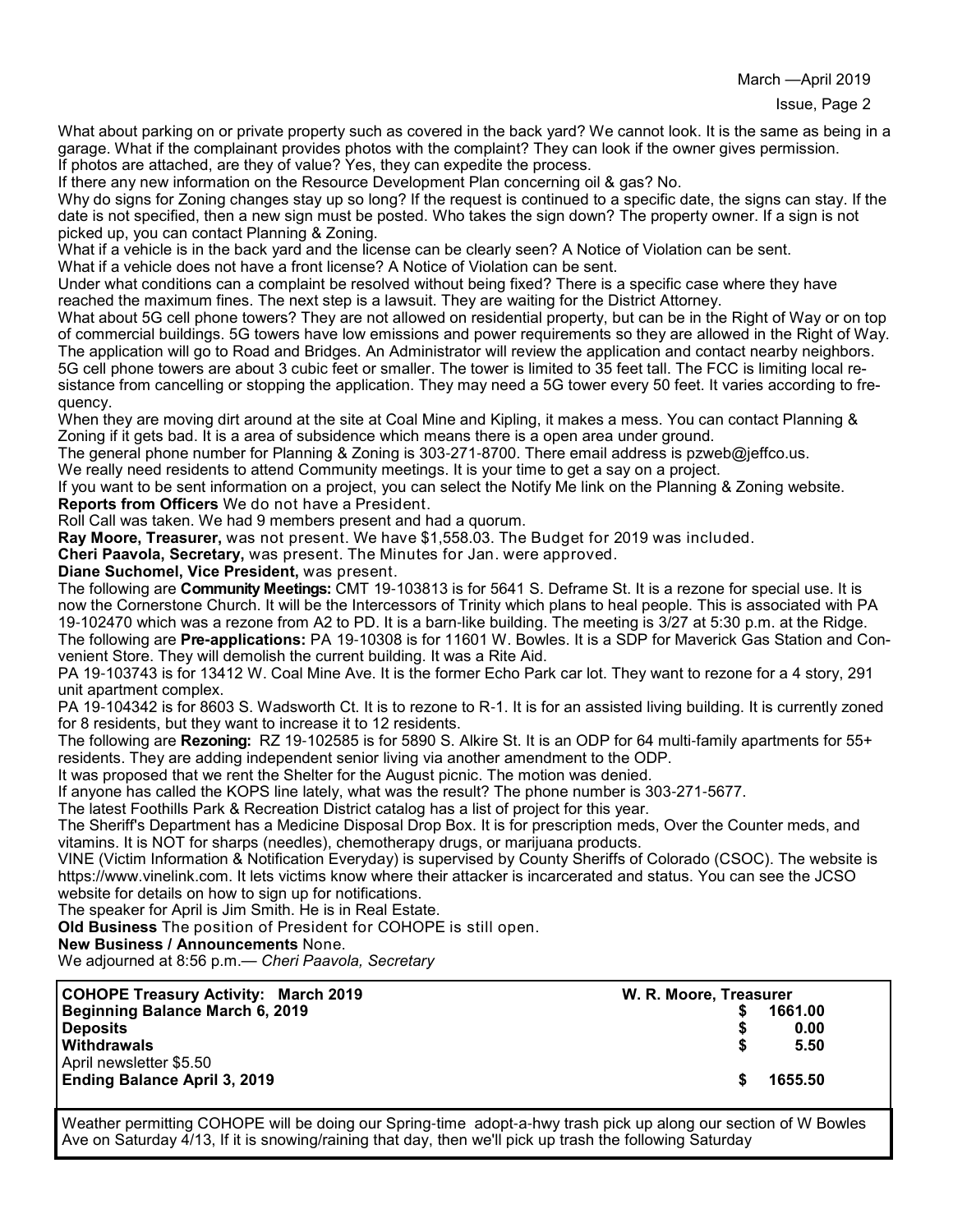# **THE BACKYARD**

### Columbine Hills News

**President's Corner** — Three weeks until Spring! My little green house has dozens of little pots with planted seeds of hope and veggies. I really worked things over last fall after a very ineffective harvest. I'm hoping all the snow we've had this winter will help things green up a little quicker. Hey, if any of you have a favorite ingredient for my soil in the tomato box I'd love to hear your thoughts. Well, yeah, and keeping the little rodents from eating my tomatoes before I can get them would be helpful– is it squirrels or rabbits?? In fact, I'd LOVE to have a gardener's forum and have the pro's share their wisdom about all things green. If we set up a time this spring and met in the park or somewhere – could we make that happen? E-mail me if you are interested.

Allow me a few moments to be honest with you all. As I contemplate another year with CHCA I can't help but wonder about the "why" and "what" we do. We spend money and time planning community events to have precious few people enjoy them. We go to great effort to help keep our community attractive and are met with conflict. We put expense and time into putting out the envelopes for folks to become a member of CHCA and we only get about 20% participation. We – the board members of Columbine Hills Civic Association pour a lot of ourselves into this community not asking much in return other than help from you. Help us serve you better. Let us know what we can do to keep our community a desirable place for all of us to live. If you have ideas – please send me e-mails with your suggestions. Our yearly membership drive is underway; please consider being a supporting part of Columbine Hills Civic Assocation. Be the kind of neighbor you wish you had.— *Randy Montgomery, CHCA president, rmontgomery@frcs.org*

## **Columbine Knolls South II Review**

*From* **President's Corner—** Hi all, Thanks to everyone who attended the 2019 CKS II Annual Board Meeting January 22, 2019. There was discussion regarding a couple new line items for the 2019 budget proposal. After hearing the pros and cons during the budget discussion, the proposed 2019 budget was approved. We elected two new board members; those being Adam Blake and Tom Schicktanz. We are very happy to have them both on our Board. The bios of both will be in the next newsletter. We have hired a bookkeeper and webmaster. The new bookkeeper is Laura Kennedy and Jennifer Blake has so graciously stepped into the webmaster position. She was the past HOA president. We have an excellent candidate for the position of newsletter editor. More about that next month. I would like to thank Barbara Steward, editor, and her husband Greg, webmaster, for their long-term service and dedication to the CKS II community. They will help train their replacements during this transition. I know I have previously mentioned the two board members rotating off the board, Debbie Opperman, our Treasurer, and Bob Pellegrini, our ACC lead and Vice President. They both have done a bang-up job and they will be sorely missed. I salute you all!

We can use anyone who cares to volunteer an hour or two of their time for one of the three events this year. Please send an email to me or any or any board member on our website if you could just spare a little of your time once a year. It is a great way to meet your CKS II neighbors and to get involved and help change our community to be the best it can be. We again will have a lot planning and decision making going on by the CKS II Board of Directors. This includes new ACC request approvals, enforcement of the HOA covenants through our property manager and attorney, budget management, communicating through the newsletter and Nextdoor, website maintenance, garage sale scheduling and marketing, Waste Management plan for large item pickup day, landscaping committee work, decorating the entry way for Christmas, and planning and implementing the three events for our community. As you can see, we could use a lot of volunteers, even if it is just a few hours once a year. Please plan on attending the next CKS II Board Meeting Tuesday March 12, 2019 at 7 p.m. at Coronado Elementary. — *Bob Haberkorn, President CKSII HOA*

*From* **CKSII HOA Board Meeting Minutes January 22, 2019** President Bob Haberkorn called to order the meeting at 7:04 pm. Board members Debbie Opperman, Pam Horiszny, Josh Kunkel, Chris Reynolds and Bob Pellegrini were in attendance, along with Roger Borcherding of DARCO Property Management.

Treasurer's Report: Debbie reported the HOA currently has 356 members. The proposed 2019 budget was reviewed by Debbie and compared to the previous year's 2018 annual budget.

ACC Report: Bob Pellegrini reported that five requests have been submitted. All were approved and nothing is pending. Applications were for two paint jobs, one garage door, one window replacement, and one fence replacement.

Welcome Committee/Social Committee: The Welcome committee will start delivering baskets in March 2019. The Social Committee event dates are set. The first planning meeting will be in Feb/March. Anyone interested in volunteering should contact a board member for details. Event dates are: June 9, 2019: Car Show and Bike Parade \* Aug 8, 2019: Movie in the Park \* Dec 1, 2019: Annual Holiday Hayride

Management Company Report: Roger Borcherding reported that in 2018, 234 compliance notices were issued – an average of 19.5/month. These varied between 89 for RVs: 37 campers, 36 trailers, 13 boats, 2 ATVs, and 1 RV screen; 29 lawn care; 21 weeds; 10 plants blocking view, 9 dead trees/limbs; 4 low tree limbs over sidewalk; 39 trash containers; 10 trash in yard; 8 house paint; 5 fences; 5 holiday lights; 1 broken garage door; 1 business from home; 1 port-a-potty block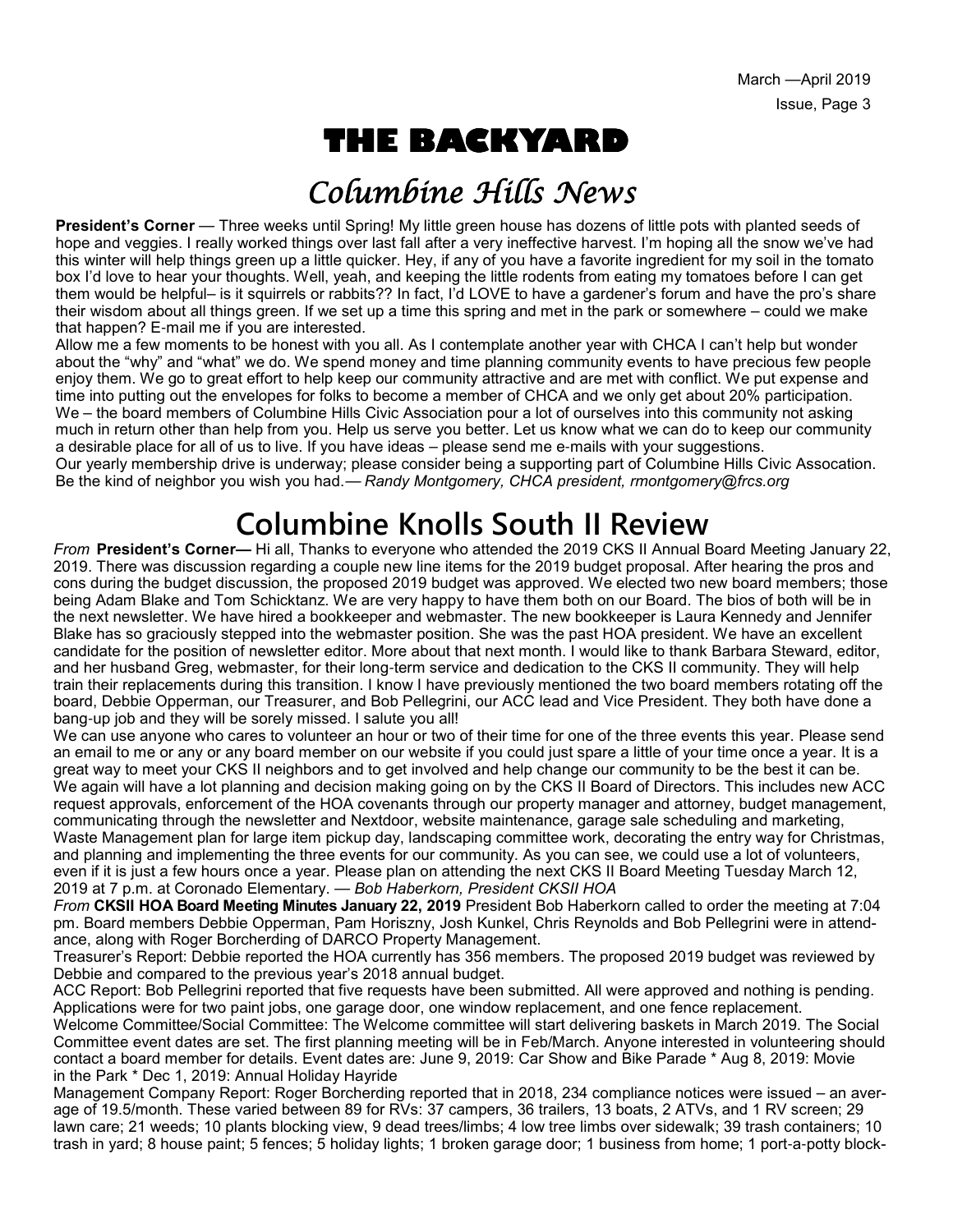ing sidewalk; 1 old vehicle stored on driveway; and 1 abandoned vehicle. No Covenant violations have been referred to the HOA's attorney since June of 2015. In addition, DARCO has participated in all HOA meetings; filed annual reports with DORA and SOS; reported monthly on home sales/homes for sale; handled all home sales with title companies; and assisted with filing Federal and State taxes. Canvassed and reported on status of driveways: 32 recently replaced and 44 in poor condition.

The monthly meeting for January was adjourned at 7:24 p.m.

### Columbine West Civic Association Newsletter

*From* **A Moment With The Board** The February 12th meeting was held at Dutch Creek Elementary. A neighbor from Yukon/Ontario was present to share his concerns about the increased speeding on Ontario. Unfortunately drivers are not completely stopping at the Yukon/Ontario street sign either. Some drivers who are traveling eastbound on Ontario are cutting the corner onto Yukon very sharply and creating a potentially dangerous vehicle interaction. Yet the major concern and topic of discussion surrounded the lack of speed bumps on Ontario. The Board heard from the neighbor that they were told it was the Associations decision to NOT have the speed bumps replaced when Ontario was resurfaced. This message couldn't be farther from the truth. The Association Board/ Officers have no control over whether current or past speed bumps are installed or removed. There are no membership dollars spent on speed bumps. When the road is resurfaced, the County will contact those who live closest to the speed bumps and ask if they want the bumps to be reinstalled. It takes the majority of neighbors polled to agree for the County to reinstall them. There used to be (7) speed bumps from Yukon/Ontario up the hill to Allison/ Quarto, now there are only (4) and the amount of excessive speed has increased.

The Membership Drive postcards were approved for printing and will arrive to neighbors the beginning of March. Plans are underway for the Easter Egg Hunt and we would still like to encourage neighbors to think about volunteering a small amount of time with any upcoming event. If you have questions or any suggestion of ideas feel free to email CWCAtalk@gmail.com. Look forward to hearing from the community. Residents are encouraged to attend any monthly meeting.

### The Leawood Rapporter

*From* **Leawood Civic Association Minutes of Feb. 19, 2019**— Paul O'Connor, Mike Karbach, Debby Baker, Rhonda Eveleth, Nancy Bock, and residents Richard and Rene' White.

**Treasurer's Report:** Mike presented the Treasurer's Report, which included LCA current balances, payments received, and bills paid. Following the review of the budget, the Board discussed methods of reducing expenses; suggested methods include finding alternative food choices for the annual summer picnic and the Christmas party as well as not including coins in the Easter egg hunt. All members agreed cost cutting measures should be implemented.

**Meetings:** Following the numerous times the LCA monthly meeting has been re-scheduled, the Board voted to hold the monthly meeting the first Tuesday of the month; regardless of attendance. If there are not enough Board members to hold a vote, a vote may be conducted via email. Board Members: The Board continues to solicit volunteers to participate in the LCA and events; without additional volunteers the LCA will have a difficult time providing the activities within the neighborhood. The annual meeting to elect board members will take place on Tuesday, March 5th. The Board needs volunteers for: Editor of the Rapporter and volunteers for activities and events. In addition, the need for new Board Members is becoming critical and threatens the survival of the LCA; as members leave, there is a challenge to replace them. **Upcoming Events:** The annual Leawood neighborhood Easter egg hunt will take place, weather permitting, on Saturday, April 13th – if the weather does not cooperate the event will be moved to Saturday, April 20th. The traditional "stuffing of the plastic eggs" will take place the Wednesday before the event and all are welcome to volunteer. **Activity Banners:** The banners used to announce activities need to be replaced; however, there is currently no budget available for this expense. The Board voted to keep the three (3) banners for the membership drive and place them in the higher traffic areas of the neighborhood. The Board will look to replace the remaining activity banners when budget becomes available.

**LCA Membership Drive:** Membership forms will be put in the March and April issues of the Rapporter and flyers will be mailed in May. LCA is looking for ways to increase membership; continued low membership may impact the ability of the LCA to provide neighborhood events.

**Jay Court Entrance:** The source of water for the entrance has become unreliable. The Board discussed xeriscape alternatives including rock and planters with artificial flowers mixed in with live flowers. Meeting adjourned at 7:50 p.m.

*From* **Leawood Metropolitan Recreation and Park District Minutes Feb. 13, 2019** The Board meeting was called to order at 5:10 p.m. at the home of Linda Smith, 6417 S Gray Ct, by President Kyle Sargent. Members present were: Donna Snyder/Treasurer, Debby Baker/Director, Linda Smith/ Vice President and Dave Padilla/Parks Manager.

**Public Comment/Correspondence –** Debby agreed to take over as Secretary and will start her duties at the March meeting. The Board is still looking for a replacement board position that will expire in 2022. Interested residents are to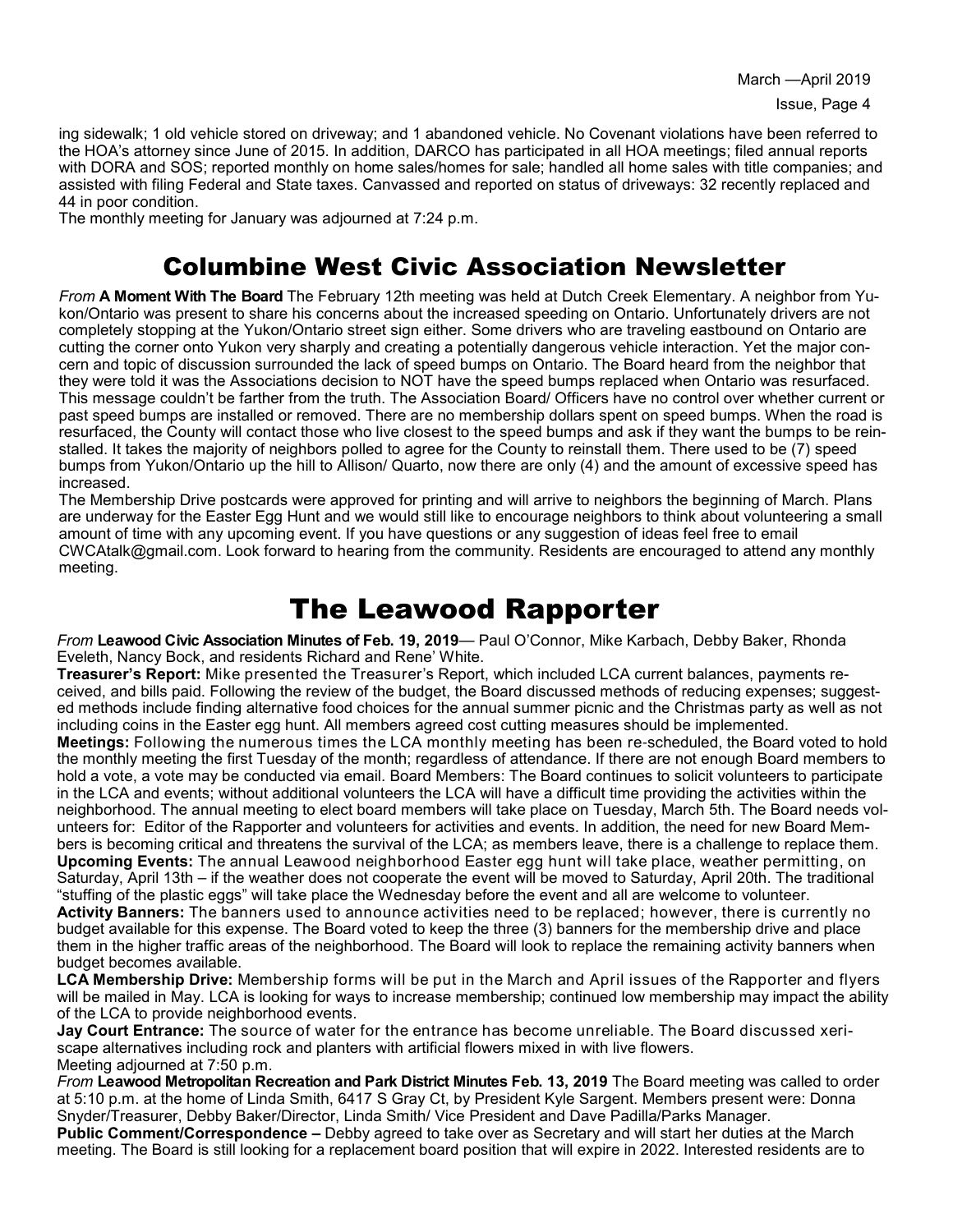call Kyle Sargent at 303-520-6617. Board member must be a resident property owner in the District.

**Treasurer's Report –** Donna presented the Treasurer's report. Ownership tax revenue was received, but no property taxes received to date. Invoices for the month include: Denver Water, United Site Services, Rich Alarcon for trash removal, Waste Management, Excel, Dave's invoice, reimbursement to petty cash, Dave's invoice for seven snow removals, Alphapage, and Colorado Special District dues.

**Parks Manager Report –** Dave reported new coyote signs have been put up. The others were damaged and falling apart. Snow removal was done seven times in all the parks with sand applied when and where needed. Dave met with Split Rail fencing company in regard to adding a split rail fence and ranch gate at Kendall Park. This addition is to keep unauthorized vehicles out of the park space in the open area. Dave also consulted with Split Rail on pricing to replace the planks on the west bridge in Weaver Park. Negotiations with Weston Landscaping is taking place for our park landscape maintenance for 2019. We have requested, from a resident company in Leawood, info on the cost to replace Fibar but still have not received any. Kyle is to check with table and bench vendor for confirmation of our orders. The meeting was adjourned 7:58pm.— *Linda Smith, Vice President and Acting Secretary*

Posting location: District Board's agendas are posted by the Clerk to the Jefferson County Board of Commissioners board.

#### Woodbourne

*From* **Notes From the Board** The February Board meeting was held on February 20, 2019. March is here and it has both St. Patrick's Day and Mardi Gras celebrations this year. Laissez les bons temps rouler! The H.O.A. Board is already gearing up for the spring and summer. The Board has been reviewing projects around the community to prepare for the pool season.

This year the Easter Egg hunt will be held on Saturday, April 13, 2019. John and Martha Smith do a great job behind the scenes, but we need help on the day of the hunt to set up and run the show. Please see the article in this and next month's newsletter for additional information.

We are also preparing for the Annual Homeowners Meeting next month. This important meeting will be held on April 17, 2019, starting at 7:00 p.m. in the Woodbourne clubhouse. It is important for us to have a quorum so we can hold this meeting. Please attend this meeting so you can be updated on neighborhood information and help elect Board members. There will be three Board member openings this year and we encourage you to volunteer if you are interested. If you cannot make it, please submit a proxy prior to the meeting.

**Women in Law Enforcement Open House—**We have a fun event coming up that we wanted to pass along to this group. We are hosting a Women in Law Enforcement career fair and open house Saturday, April 6th. It's a great opportunity for females interested in a career in law enforcement.

We'll have a busy schedule to include an introduction by the Undersheriff, Patsy Mundell, followed by a panel of women who will speak directly to their career paths with Jefferson County Sheriff's Office. There will be lots of opportunity to ask the panel questions before the job fair begins. At that time, participants will get to speak one-on-one with deputies, detention specialists, and non-sworn professionals who work throughout the Sheriff's Office. And we will be giving tours of our facility!

Please see the attached flyer for additional information and feel free to pass this along to anyone you know who might be interested. Thanks for your help in spreading the word and please let us know if you have any questions.

Ashly Perez de Tejada, anperez@co.jefferson.co.us, Administrative Coordinator

J obs we hire for include: POST Deputy Sheriff, Detention Deputy Sheriff, Inmate Worker Coordinator, Reserve Deputy Sheriff, Volunteer Victim Advocate, Professional Support Staff

Schedule: 9:00 AM - NETWORK Guests Arrive & Network, 9:30 AM - WELCOME Undersheriff Patsy Mundell Life in Law Enforcement, 9:45 AM - PANEL Women panel of career paths with JCSO, 10:15 AM - PANEL Q&A Opportunity to ask specific questions, 10:30 AM TO NOON - JOB FAIR Visit staff stations to speak one-on-one with patrol deputy, detention deputy, detention specialist and other professionals,10:30 AM - TOUR OF FACILITIES Tours begin @ 10:30, 11:00 or 11:30 AM.

**FBI Denver 2019 Teen Academy—** The FBI is running a teen academy this summer and accepting applications up to April 15th. All of the information is included in the attached documents but here is the general rundown:

Applicants must be a sophomore, junior or senior in high school (recent graduates are also welcome). There are three trainings available: June 12th in Denver, July 13th in Laramie, August 2nd in Colorado Springs

The training runs from 8am to 5pm and includes an interactive day with Special Agents and Professional Staff participating in both classroom and hands-on activities

Applicants must fill out the application, write a supporting essay, and submit a release form to be considered.

Any additional questions can be directed to the FBI Public Affairs Officer, Amy Meyer at aemeyer@fbi.gov. More information: **Wanted By FBI Denver: High School Sophomores, Juniors, & Seniors for Teen Academies**

2019 FBI Denver Teen Academy Applications Now Available

Applications are now being accepted for FBI Denver's 2019 Teen Academies which will take place on June 12th (Denver,